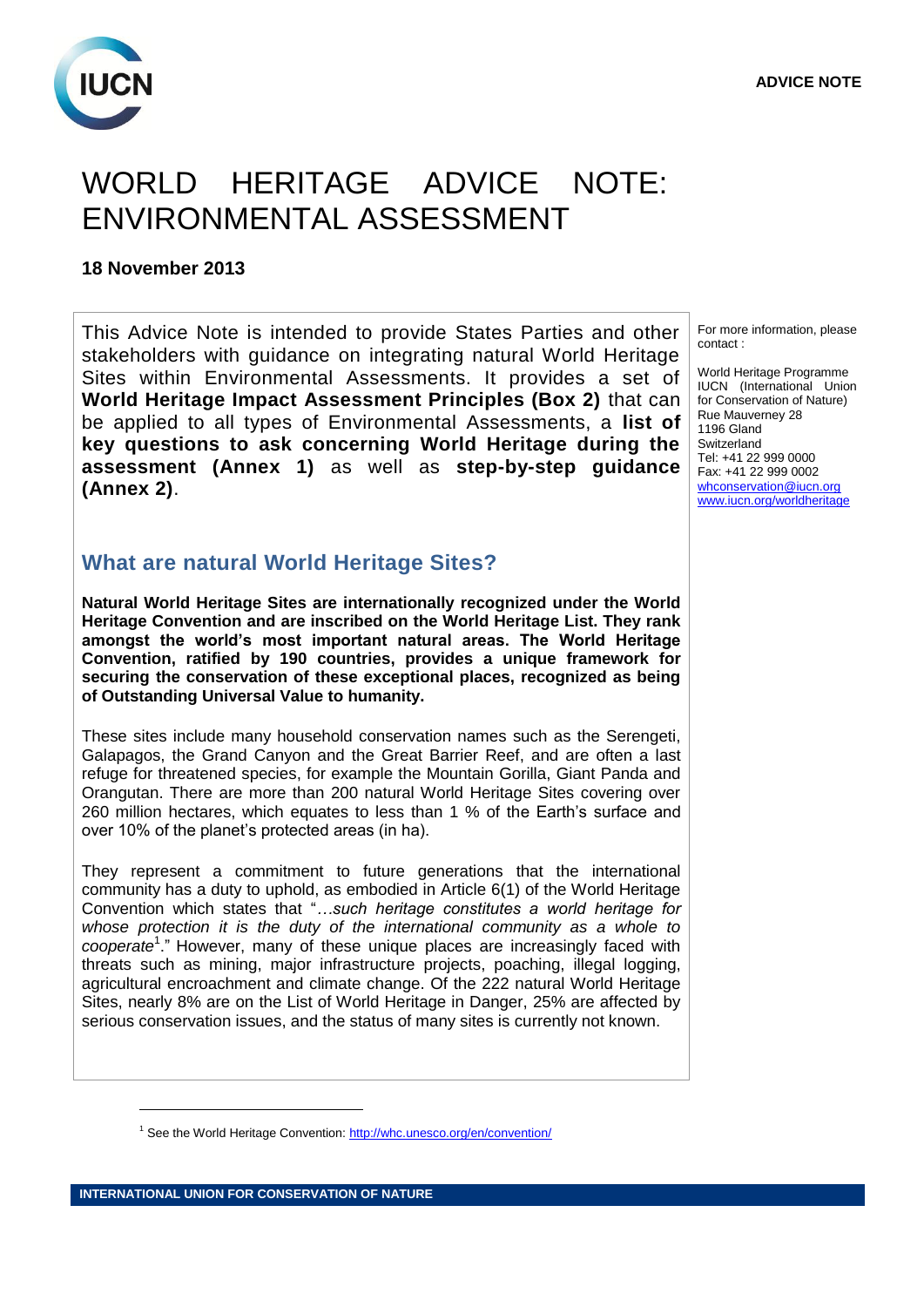## 1 Environmental Assessment – an overview

**Environmental Assessments are intended to identify, evaluate, avoid and mitigate the potential environmental and social impacts of development proposals before**<br>a decision on their funding or **a decision on their funding or implementation is taken. Environmental Assessments are also intended to assess alternatives to development proposals, including the 'no project' option, in order to recommend the least environmentally damaging, and most sustainable, option to decision-makers.** 

It is important to highlight that very often economically viable and feasible alternatives can be found to environmentally damaging development proposals. A detailed consideration and evaluation of alternatives can enable the identification of these economically viable options. For this reason, it is important to involve experts with World Heritage, protected area and biodiversity knowledge early on in the Environmental Assessment process, as they can work together with developers and engineers to find solutions.

The benefits of Environmental Assessments include:

- Early consideration of environmental and social issues in the project design and planning processes;
- Greater certainty for local communities and developers over future development, and greater opportunities for local communities to participate in consultation and decision-making processes; and

 The capacity to achieve better environmental and social outcomes and address cumulative impacts at the landscape scale.

#### *2.1 The different types of Environmental Assessment*

There are two main types of Environmental Assessments:

1. **Strategic Environmental Assessment (SEA),** which applies to policies, plans and programmes (i.e. multiple or very large projects) – SEAs have the advantage of assessing impacts at a and regional scale before individual projects are decided upon. SEAs can also help to identify economically viable alternatives, for example different routes for roads, so as to avoid impacts on a World Heritage Site; and

2. **Environmental and Social Impact Assessment (ESIA)**, which applies to individual projects. Because ESIAs generally apply to individual projects they are often not well suited to assess the cumulative impacts of multiple projects (existing and planned) at a landscape scale or to identify 'strategic' alternatives.

Aside from SEA and ESIA, there exist a number of other environmental assessment tools with different names and differing legal requirements. All of these assessment tools are broadly similar in purpose and scope to either SEAs or ESIAs. Throughout this Advice Note, SEAs, ESIAs and other forms of environmental assessments are collectively referred to as *Environmental Assessments*.

The relationship between SEA and ESIA is shown in Figure 1. More strategic levels of assessment, such as SEAs, should inform subsequent ones, such as ESIAs. For example, an SEA for a regional or national road network can support the preparation of ESIAs for individual roads by identifying preferred road options and through the collection of data. However, the SEA will not remove the need to undertake ESIA's for the individual roads. Rather, it will provide decision-makers with a strategic overview of economically feasible road options and their different environmental and social impacts.

#### *2.2 Environmental Assessment and land-use planning*

**Environmental Assessments are an integral part of land-use planning systems. Globally, these systems are evolving rapidly but sometimes present characteristics which complicate the effective integration of natural World Heritage Sites in Environmental Assessments and decision-making.**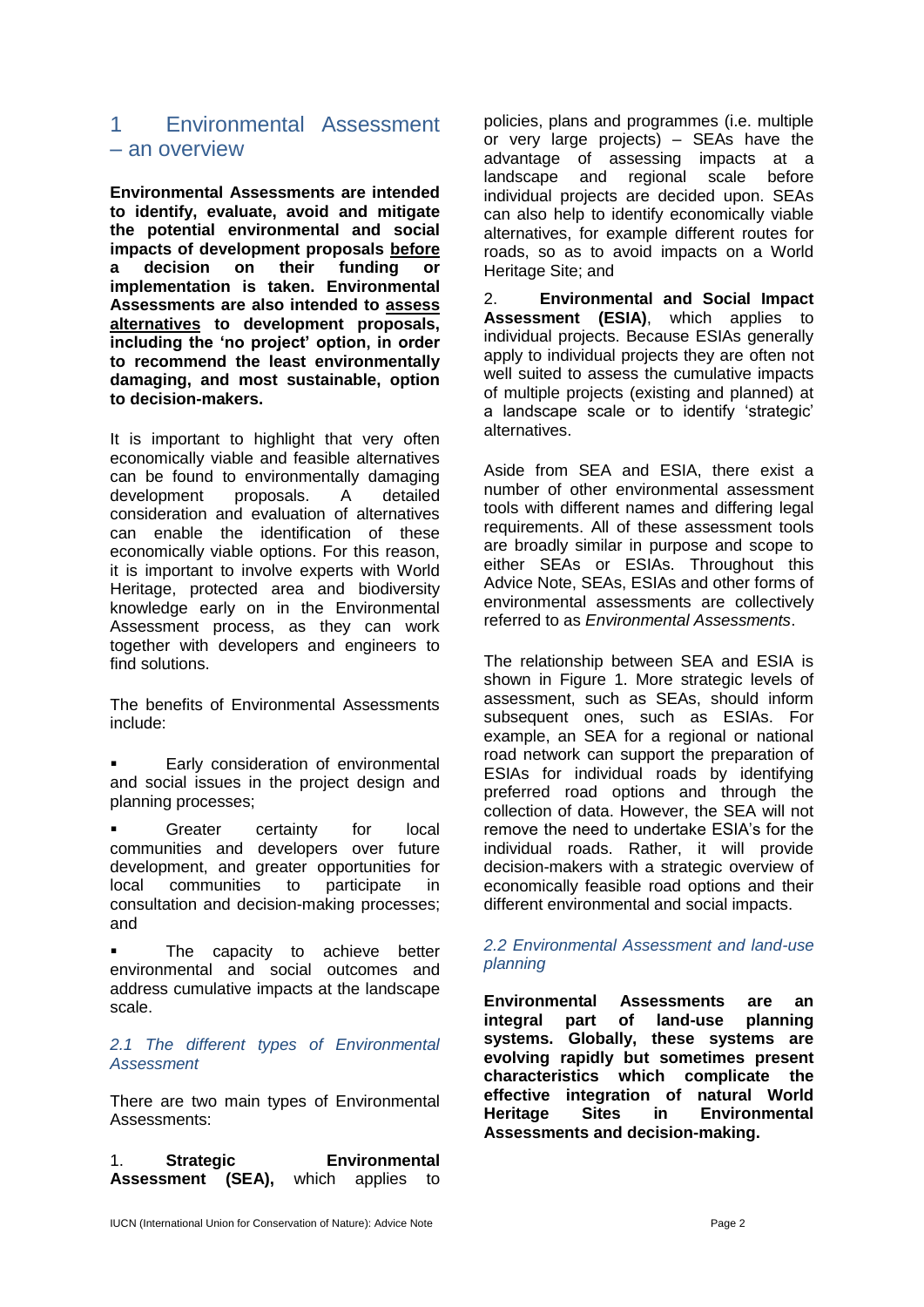For example, many land-use planning systems have limited resources and staff capacity, there are barriers to communication across government agencies (e.g. the mining agency and the agency responsible for the World Heritage Site), processes for issuing development permits may be unclear, stakeholder consultation processes may be limited or non-existent, and there is often a lack of information available on World Heritage procedures (e.g. the requirement to inform the World Heritage Committee of development proposals affecting, or likely to affect, World Heritage Sites).



**Figure 1: The relationship between more strategic levels of assessment, such as Strategic Environmental Assessment (SEA), and project-level assessment, such as Environmental and Social Impact Assessment (ESIA).**

As a first step to effective screening and integration of these sites in Environmental Assessments, all natural World Heritage Sites should be registered and identified in land-use planning information systems, along with their associated conservation and protection requirements. While this Guidance Note is intended to provide general advice on some of the points above, it does not cover the integration of World Heritage Sites within wider land-use planning systems.

## 3 Environmental Assessment and natural World Heritage Sites

**An Environmental Assessment for a proposal affecting, or with the potential to affect, a natural World Heritage Site is intended to ensure that the proposal's likely impacts on the Outstanding Universal Value of the site are fully considered in land-use planning decisions with the objective of preserving these exceptional places for future generations. The assessment should also consider the site's links with the surrounding landscape as a natural World Heritage Site cannot be considered separately from the wider ecosystem.**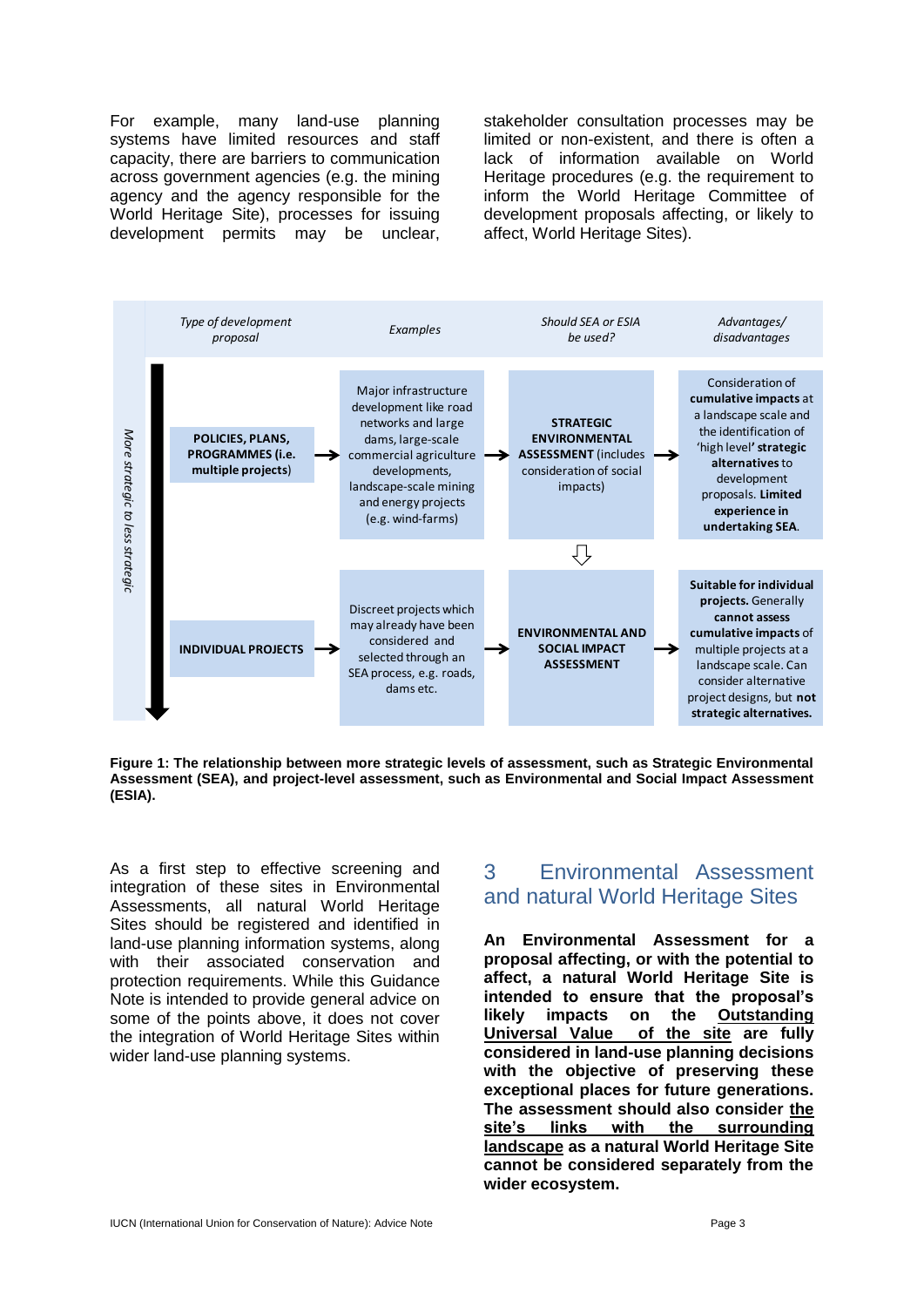Outstanding Universal Value is the basis for a site's inscription on the World Heritage List and is defined in the *[Operational Guidelines](http://whc.unesco.org/en/guidelines)<sup>2</sup>* as "…*natural significance which is so exceptional as to transcend national boundaries and to be of common importance for present and future generations of all humanity.*"

Its three components are values, integrity, and protection and management. These are summarized below, illustrated in Figure 2, and set out in full in the *[Operational](http://whc.unesco.org/en/guidelines)  [Guidelines](http://whc.unesco.org/en/guidelines)*. Note that a site's OUV is described in its *Statement of Outstanding Universal Value*, which can be found on the UNESCO World Heritage Centre website on the site description page<sup>3</sup>.

1. **Values**: There are four natural criteria which embody the values of natural World Heritage Sites. These relate to superlative natural phenomena and exceptional natural beauty (criterion vii), earth processes (criterion viii), ecosystems (criterion xi), and threatened species and their habitats (criterion x). Note that cultural sites are recognised under criteria i-vi, and that mixed sites include both cultural and natural criteria. See Box 1 for the full wording of the natural criteria.

2. **Integrity**: Integrity is a measure of 'wholeness' and requires assessment of the extent to which the site; i) includes all elements necessary to express its values; ii) is of adequate size to ensure the complete representation of features and processes which convey its significance; and iii) is not affected by developments and/or neglect.

3. **Protection and management**: Protection and management is intended to ensure that the site's values and the conditions of integrity at the time of inscription are maintained and enhanced in the future. The key elements of protection and management are; i) long-term legislative, regulatory, institutional and/or traditional protection; ii) delineated and appropriate

 $\overline{a}$ 

boundaries; iii) buffer zones and/or wider protection of the site from threats outside its boundaries and iv) effective management systems.

#### *Box 1: The four natural World Heritage criteria*

*(vii) to contain superlative natural phenomena or areas of exceptional natural beauty and aesthetic importance;*

*(viii) to be outstanding examples representing major stages of earth's history, including the record of life, significant on-going geological processes in the development of landforms, or significant geomorphic or physiographic features;*

*(ix) to be outstanding examples representing significant on-going ecological and biological processes in the evolution and development of terrestrial, fresh water, coastal and marine ecosystems and communities of plants and animals;*

*(x) to contain the most important and significant natural habitats for in-situ conservation of biological diversity, including those containing threatened species of outstanding universal value from the point of view of science or conservation.*

<sup>&</sup>lt;sup>2</sup> See the Operational Guidelines to the World Heritage Convention:<http://whc.unesco.org/en/guidelines/>

<sup>&</sup>lt;sup>3</sup> Statements of Outstanding Universal Value can be found on the site pages of the UNESCO World Heritage Centre website at the following address <http://whc.unesco.org/en/list/> .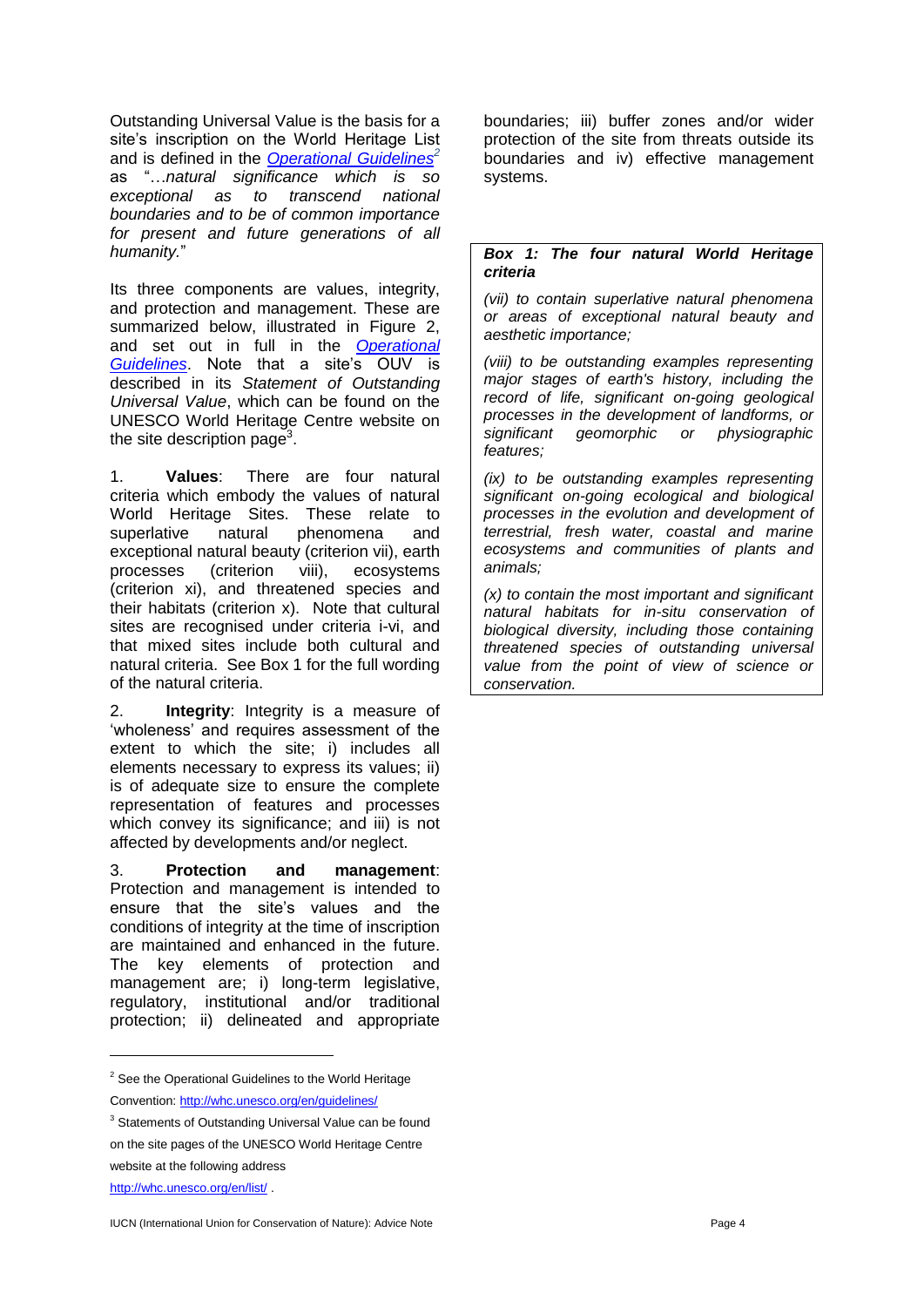# **OUTSTANDING UNIVERSAL VALUE**PROTECTIONS<sup>&</sup> AUTHENTICITY **NTEGRIT MANAGEMENT** CRITIERIA

**Figure 2: The three pillars of Outstanding Universal Value: criteria/values, integrity (authenticity for cultural sites) and protection and management**

## 4 IUCN's position on Environmental Assessment for proposals affecting natural World Heritage Sites

**IUCN's**<sup>4</sup> **position is that infrastructure and other development proposals and/or concessions located within, or outside the boundaries of a natural World Heritage Site, should be considered in terms of whether they are compatible with the long-term objective of preserving the Outstanding Universal Value of the site for future generations. Those proposals that are not compatible with this objective should not be permitted within these sites. Note that most major infrastructure proposals and other large-scale development proposals are unlikely to be compatible with the preservation of a natural World Heritage Site, and alternatives should therefore be sought.**

Concerning extractives, IUCN's position is that mineral and oil/gas exploration and

 $\overline{a}$ 

exploitation projects (including associated infrastructure and activities) are incompatible with the long-term objective of preserving natural World Heritage Sites for future generations and should not be permitted within these sites. Mineral and oil/gas exploration and exploitation outside natural World Heritage Sites may also have serious negative impacts on their Outstanding Universal Value and should be systematically assessed through an Environmental Assessment. For further information see the *[IUCN World Heritage Advice Note on Mining](http://iucn.org/about/work/programmes/wcpa_worldheritage/resources/policies/)  [and Oil/Gas Projects](http://iucn.org/about/work/programmes/wcpa_worldheritage/resources/policies/)<sup>5</sup>* .

In exceptional cases where developments affecting a natural World Heritage Site are under consideration, these should be subject to a rigorous Environmental Assessment, in line with the eight *World Heritage Impact Assessment Principles* in Box 2. In particular, reasonable alternatives to the proposal should be identified and assessed with the aim of recommending the most sustainable option to decision-makers, including in some cases the 'no project' option.

1 5

 $4$  IUCN is the world's oldest and largest global environmental network - a democratic membership union with more than 1,000 government and NGO member organizations, and almost 11,000 volunteer scientists in more than 160 countries.

[http://iucn.org/about/work/programmes/wcpa\\_worldheritage/](http://iucn.org/about/work/programmes/wcpa_worldheritage/resources/policies/) [resources/policies/](http://iucn.org/about/work/programmes/wcpa_worldheritage/resources/policies/)

IUCN (International Union for Conservation of Nature): Advice Note Page 5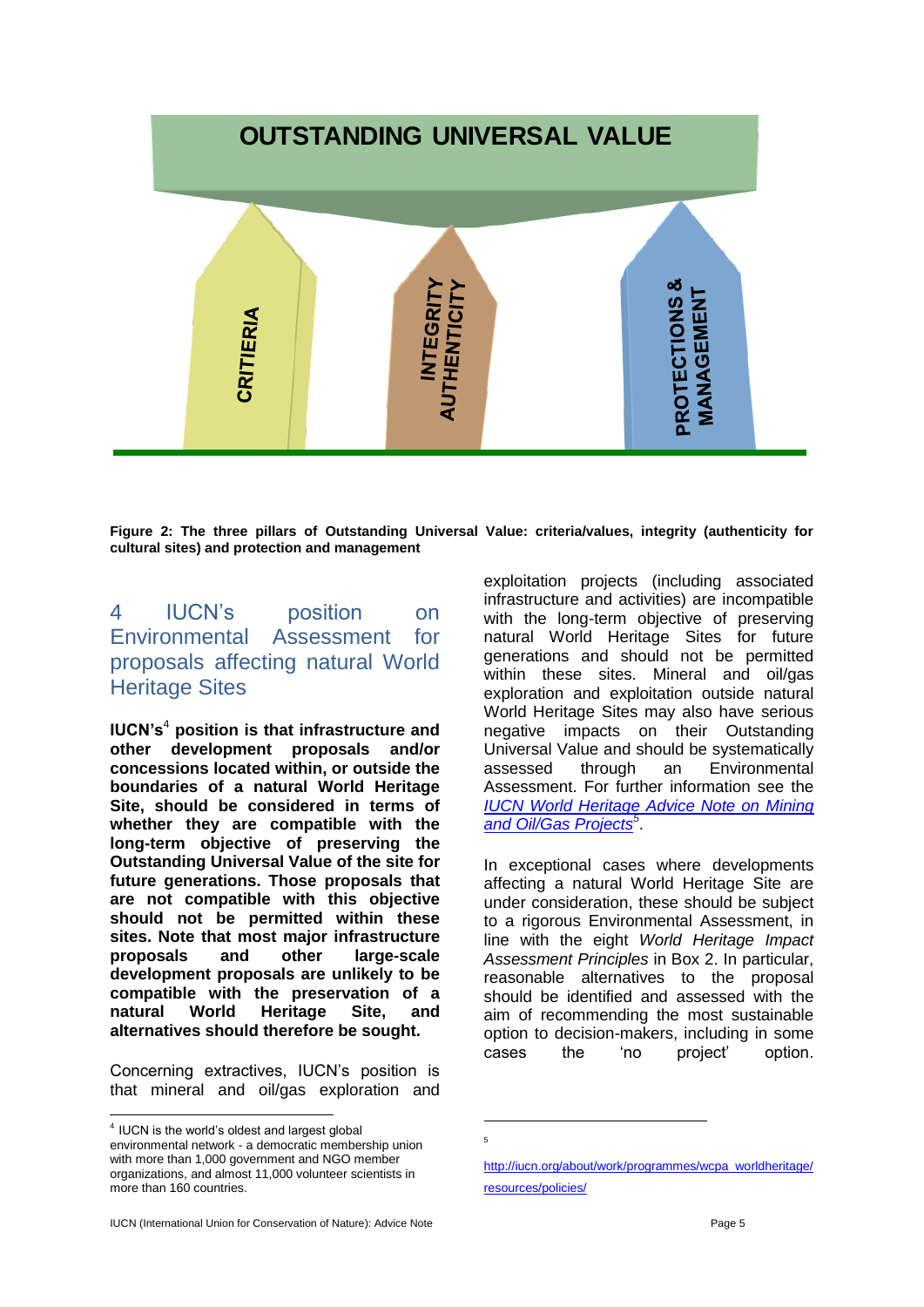#### **Box 2: World Heritage Impact Assessment Principles**

**Principle 1: All proposals that may adversely affect a natural World Heritage Site must undergo a rigorous Environmental Assessment early on in the decision-making process, whether they are located within or outside its boundaries.**

This assessment should take place as early as possible in order to provide timely and effective input to decision-makers. Assessments that take place late in the decision-making process or after the decision has been made cannot adequately inform decision-makers.

**Principle 2: Experts with World Heritage, protected area and biodiversity knowledge must be closely involved in the assessment process in order to identify the issues that will need to be assessed.**

These experts can also work together with developers and engineers to find alternative solutions to proposals that may adversely affect a World Heritage Site's Outstanding Universal Value.

**Principle 3: The likely environmental and social impacts of the development proposal on the site's Outstanding Universal Value must be assessed, including direct, indirect and cumulative effects.** 

This assessment should consider the site's values, integrity and protection and management, as well as its connection to the wider landscape, and should be based on adequate information and data.

**Principle 4: Reasonable alternatives to the proposal must be identified and assessed with the aim of recommending the most sustainable option to decision-makers.** 

The different options should be clearly communicated to decision-makers, and those that are least damaging in relation to the site's Outstanding Universal Value should be highlighted, including in some cases the 'no project' option. Very often, economically viable and feasible alternatives can be found to development proposals that may be damaging to a World Heritage Site's Outstanding Universal Value. A detailed and early consideration of alternatives can also help to ensure that resources are not wasted in developing proposals that are incompatible with World Heritage status (for example extractive projects).

**Principle 5: Mitigation measures should be identified in line with the mitigation hierarchy, which requires first avoiding potential negative impacts and secondly reducing unavoidable residual impacts through mitigation measures.** 

The Environmental Assessment should outline how any minor residual negative impacts on Outstanding Universal Value that cannot be avoided will be mitigated and monitored through a budgeted Environmental Management Plan, indicating how the mitigation measures will be implemented, who will implement them within what timeframe, and what resources are secured for their implementation.

**Principle 6: A separate chapter on World Heritage must be included in the Environmental Assessment.**

This chapter should present clear conclusions to decision-makers on the proposal's potential impacts on a site's Outstanding Universal Value, and should be reflected in the Executive Summary.

**Principle 7**: **The assessment must be publically disclosed and subject to thorough public consultation at different stages.**

Consultation should take place at the scoping, draft Environmental Report, and monitoring report stages. All relevant stakeholders should be involved, including local communities, indigenous peoples, scientists, relevant government agencies, and non-governmental organizations. Feedback from consultation should be fully reflected and documented in the assessment.

**Principle 8: An Environmental Management Plan must be proposed, implemented and independently audited**.

The plan should detail operating, monitoring and restoration conditions in relation to the site's Outstanding Universal Value. The developer must set aside funds from the outset to cover the costs of independent auditing of the implementation of the Environmental Management Plan at regular intervals.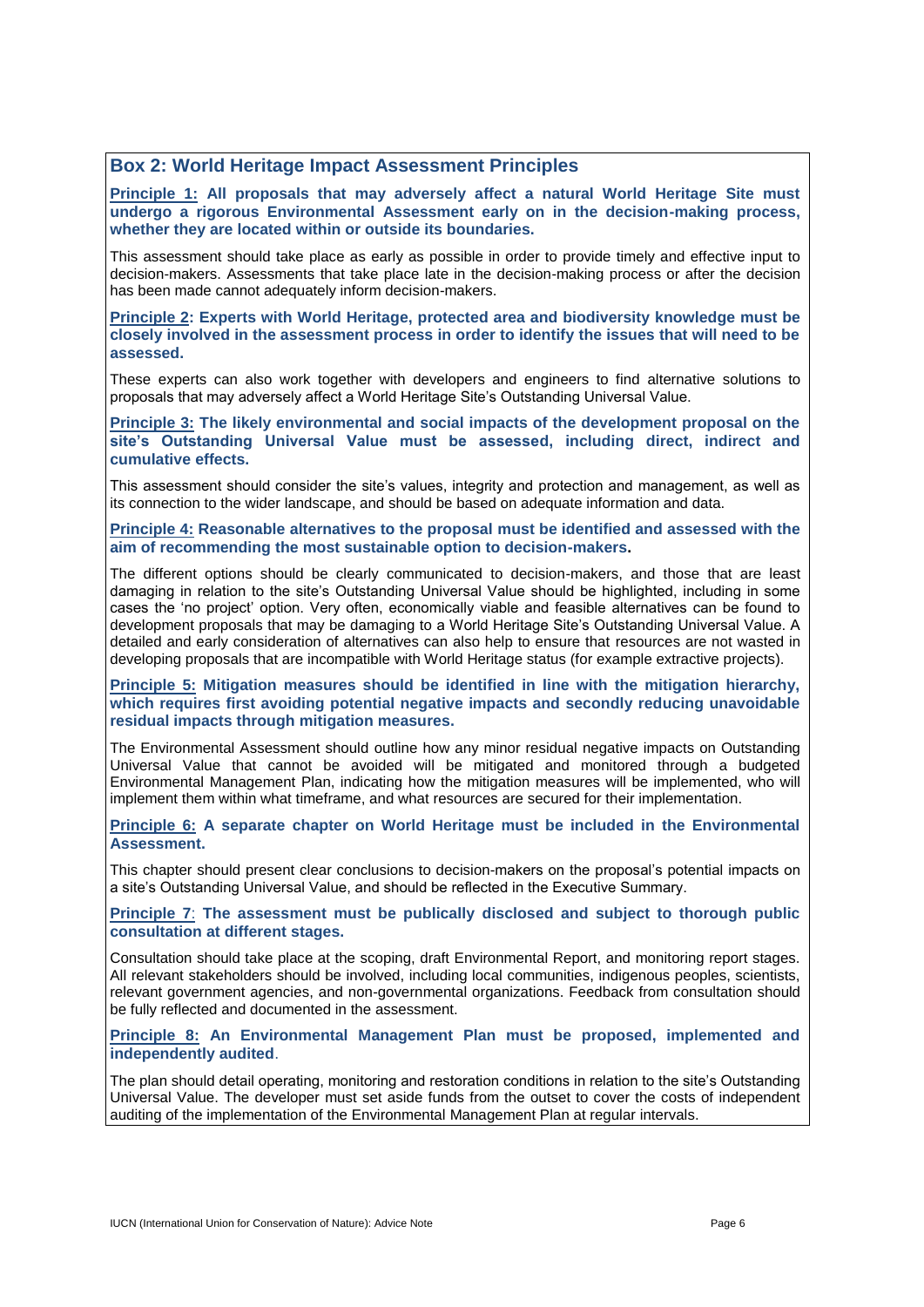## 5 Applying the *World Heritage Impact Assessment Principles*

**The** *World Heritage Impact Assessment Principles* **in Box 2 can be applied to all types of Environmental Assessments, including Strategic Environmental Assessments and Environmental and Social Impact Assessments. The step-bystep guidance provided in Annexes 1 and 2 provides support to States Parties and experts undertaking Environmental Assessments in applying these principles. Environmental Assessments which do not meet these eight basic principles are unlikely to constitute an adequate basis for decisionmaking.**

## 6 Notifying the World Heritage Committee of development proposals affecting natural World **Heritage Sites**

**All development proposals and/or concessions that could lead to projects which may affect the Outstanding Universal Value of a World Heritage Site should be submitted by States Parties to the World Heritage Committee via the UNESCO World Heritage Centre<sup>6</sup> (the Secretariat to the Convention). Proposals should be submitted before a decision on their funding, permitting or implementation is taken by the State Party, in line with Paragraph 172 of the**  *[Operational Guidelines](http://whc.unesco.org/en/guidelines)* **(see Box 3). Early notification is important as this offers an early and effective opportunity for engagement, and helps to ensure that resources are not wasted in developing proposals that are incompatible with the long-term protection of a World Heritage Site.** 

Proposals notified under Paragraph 172 of the Operational Guidelines should be submitted together with the documentation that is available at the time of submission, e.g. project proposal, Terms of Reference for

 $\overline{a}$ 

the Environmental Assessment, Scoping Report, draft Environmental Report.

### *Box 3: Paragraph 172 of the Operational Guidelines*

*"The World Heritage Committee invites the States Parties to the Convention to inform the Committee, through the Secretariat, of their intention to undertake or to authorize in an area protected under the Convention major restorations or new constructions which may affect the Outstanding Universal Value of the property. Notice should be given as soon as possible (for instance, before drafting basic documents for specific projects) and before making any decisions that would be difficult to reverse, so that the Committee may assist in seeking appropriate solutions to ensure that the outstanding universal value of the property is fully preserved."*

## 7 IUCN's review process for Environmental Assessments

**As the scientific Advisory Body on nature to the World Heritage Committee, IUCN evaluates nominations for new natural sites, monitors the state of conservation of existing sites and supports capacity building<sup>7</sup> . As part of its monitoring role, IUCN also reviews Environmental Assessments.**

The review process for Environmental Assessments is as follows:

 The State Party submits Terms of Reference, Scoping Reports and Draft Environmental Reports to the UNESCO World Heritage Centre (under Paragraph 172 of the Operational Guidelines). These documents are then transferred to IUCN for review.

 During its review, IUCN evaluates whether the Environmental Assessment process meets the eight *World Heritage Impact Assessment Principles* outlined in Box 2 (depending on the stage which the assessment has reached). IUCN also consults its network of experts, including members of the World Commission on

1

<sup>&</sup>lt;sup>6</sup> Contacts for the UNESCO World Heritage Centre can be found here<http://whc.unesco.org/en/whoswho>

<sup>&</sup>lt;sup>7</sup> For more information on IUCN's World Heritage work please see <http://www.iucn.org/worldheritage>

IUCN (International Union for Conservation of Nature): Advice Note Page 7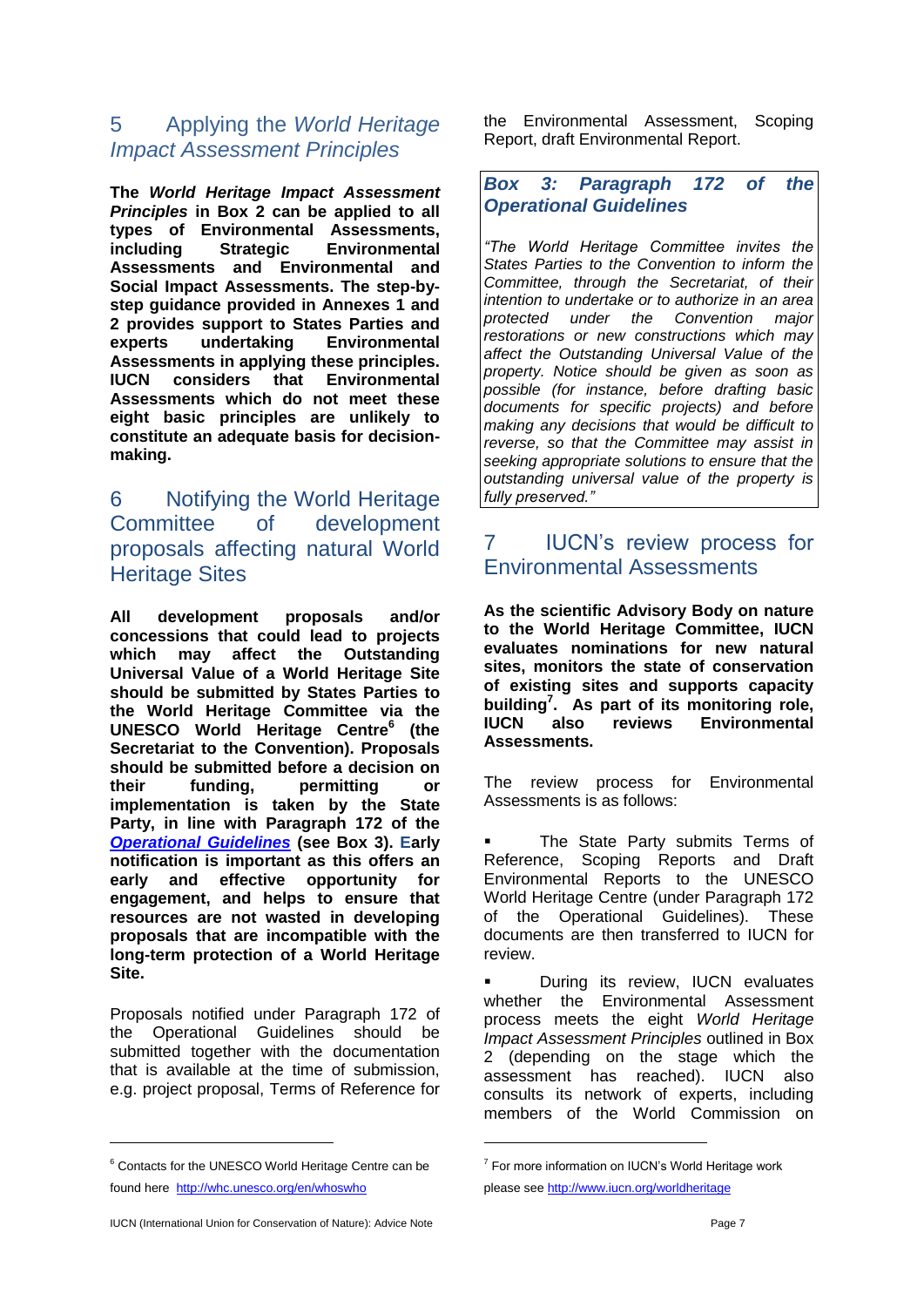Protected Areas, the Species Survival Commission, IUCN Regional World Heritage Focal Points and other qualified experts.

 Once the review is complete, IUCN provides brief technical comments to States Parties to support their decision -making processes. IUCN's review is also incorporated into State of Conservation Reports, which constitute IUCN's and the UNESCO World Heritage Centre's advice to the World Heritage Committee<sup>8</sup>.

 Note that Draft Environmental Reports must include a separate chapter on the proposal's likely impacts on Outstanding Universal Value. If the chapter on World Heritage impacts is not included, IUCN is unable to review the report. In such cases, IUCN will consider that the assessment is not adequate and will recommend that it is amended to include this chapter, in line with the guidance provided in Annex 2, before it is re -submitted to the UNESCO World Heritage Centre for review by IUCN.

#### *7.1 Commissioning an independent review for an Environmental Assessment*

Independent reviews of Environmental Assessments can be commissioned through IUCN's network of environmental experts, and other appropriate and accredited independent advisers. IUCN encourages States Parties to undertake independent reviews of developments that may impact World Heritage Sites. This can be particularly valuable where Environmental Assessments have been carried out by developers, to ensure that an independent view of the quality of the assessment has been provided.

If States Parties wish to commission an independent review of an Environmental Assessment, IUCN may be able to facilitate this advice by recommending consultants or advisers who can be commissioned by the State Party (please write to [whconservation@iucn.org\)](mailto:whconservation@iucn.org). However, States Parties are advised that the outcomes of such a review do not constitute IUCN's official position, but the views and advice of the expert involved.

<sup>&</sup>lt;sup>8</sup> State of Conservation Reports can be accessed here [http://whc.unesco.org/en/soc /](http://whc.unesco.org/en/soc%20/)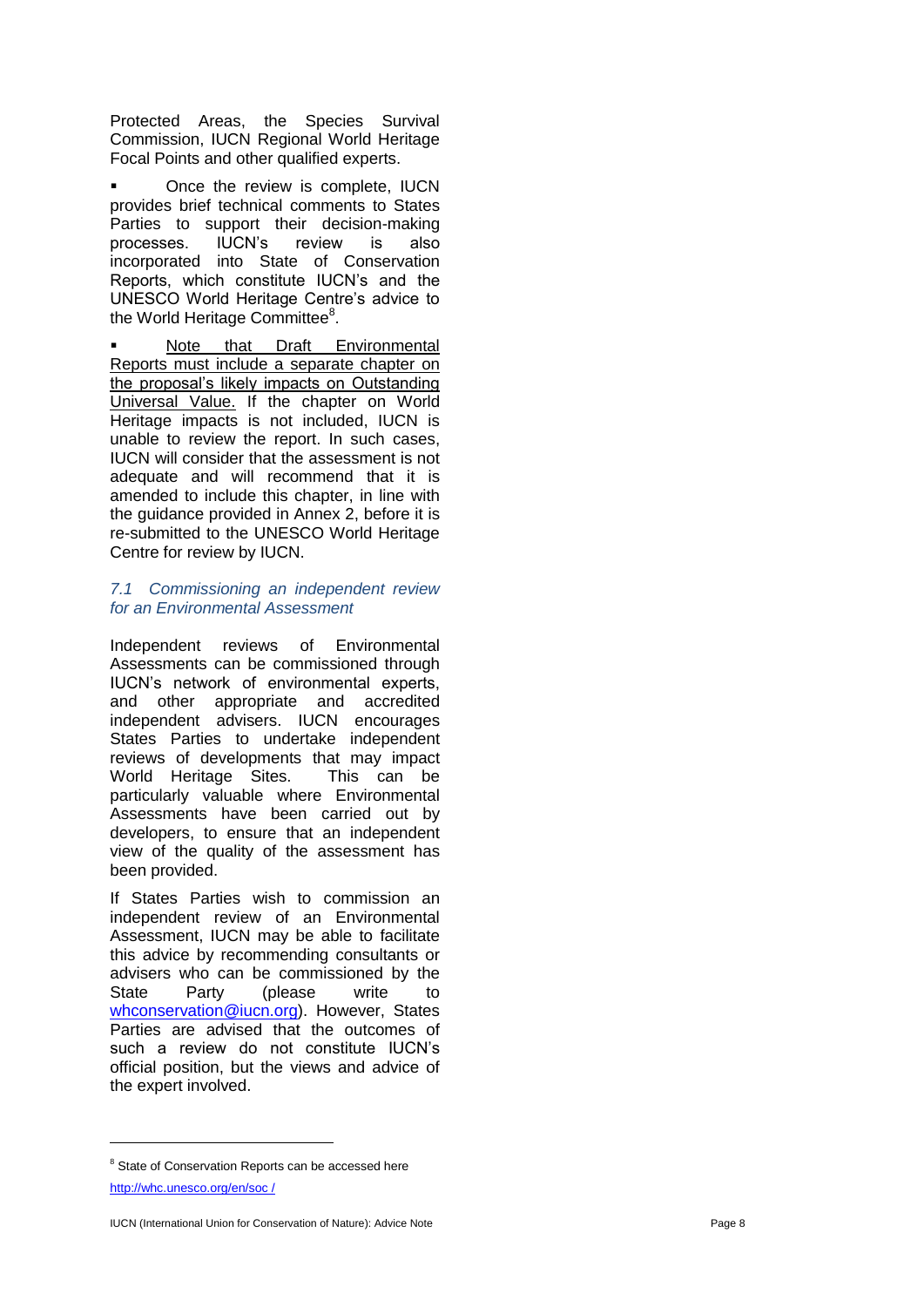## **Annex 1: Key questions to ask concerning natural World Heritage Sites at each step of the Environmental Assessment**

**An Environmental Assessment for a proposal affecting a natural World Heritage Site is intended to ensure that the proposal's likely impacts on the Outstanding Universal Value of the site are fully considered in land-use planning decisions with the objective of preserving these exceptional places for future generations. The eight questions below are intended to support States Parties and experts undertaking Environmental Assessments in applying the** *World Heritage Impact Assessment Principles***. Step-by-step guidance is provided in Annex 2.** 



## **Annex 2: Step-by-step guidance on integrating natural World Heritage Sites within Environmental Assessments**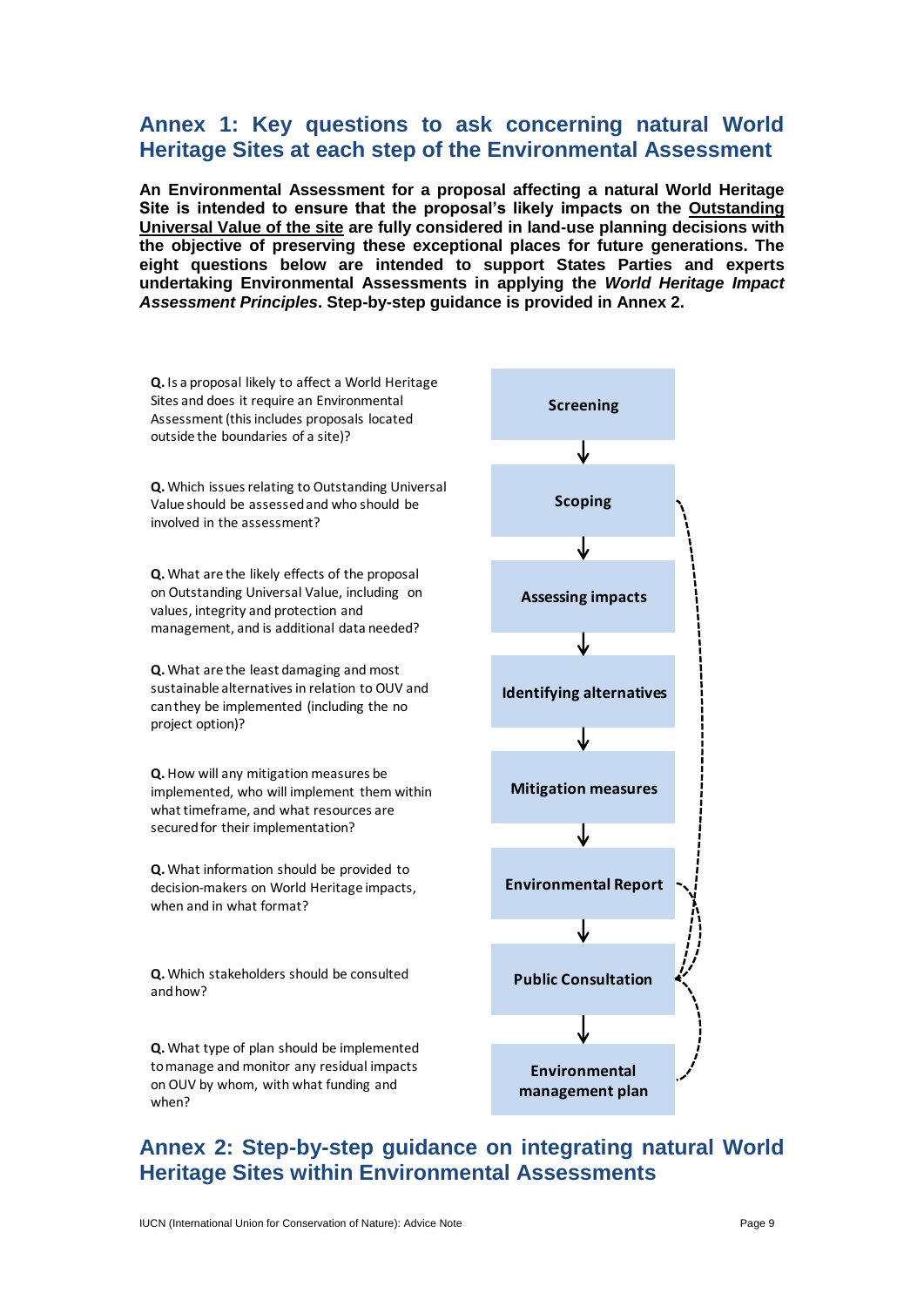**Step-by-step guidance on integrating natural World Heritage Sites within the eight main steps of the Environmental Assessment process is provided below (see Annex 1). This guidance is intended to support States Parties, experts undertaking Environmental Assessments and other stakeholders in applying the eight** *World Heritage Impact Assessment Principles* **(see Box 2). It should be used in conjunction with more detailed guidance on biodiversity impact assessment, for example the [CBD Voluntary Guidelines on Biodiversity-Inclusive](http://www.cbd.int/doc/publications/imp-bio-eia-and-sea.pdf)  [Environmental Impact Assessment](http://www.cbd.int/doc/publications/imp-bio-eia-and-sea.pdf) <sup>9</sup> and/or the [Ramsar Impact Assessment](http://www.ramsar.org/pdf/lib/hbk4-16.pdf)  [Handbook](http://www.ramsar.org/pdf/lib/hbk4-16.pdf) 10 .** 

**Screening –** *Is a proposal likely to affect a World Heritage Site and does it require an Environmental Assessment (this includes proposals located outside the boundaries of a site)*?

#### **1. All proposals that may adversely affect a natural World Heritage Site will require early and rigorous Environmental Assessment**

Many countries have national Environmental Assessment regulations which specify different categories of projects requiring appraisal. However, all proposals which may adversely affect a natural World Heritage Site, whether they are located within or outside its boundaries, should be subject to a comprehensive and rigorous Environmental Assessment process, such as an Environmental and Social Impact Assessment (ESIA) or Strategic Environmental Assessment (SEA), prior to considering whether to grant consents and licenses.

These Environmental Assessments should take place as early as possible in the decision-making process in order to provide timely and effective input to decision-makers. Assessments that take place late in the decision-making process or after the decision has been made cannot adequately inform decision-makers.

#### **2. Proposals located outside World Heritage Site boundaries should also be assessed**

Development proposals located outside the boundaries of a World Heritage Site may have serious negative impacts on Outstanding Universal Value depending on the nature and scale of the proposals. For example, a mining proposal located 30km away from a site may, depending on the terrain, have significant and long-term implications for the hydrology of a site and also cause secondary effects, such as demographic changes leading to unsustainable natural resource use (e.g. illegal hunting). World Heritage Sites, like other protected areas, are integral to the wider landscape and cannot be considered independently from wider ecosystem processes.

<sup>9</sup> Se[e http://www.cbd.int/doc/publications/imp-bio-eia-and-sea.pdf,](http://www.cbd.int/doc/publications/imp-bio-eia-and-sea.pdf) CBD Voluntary Guidelines on biodiversity-inclusive environmental impact assessment

<sup>&</sup>lt;sup>10</sup> Se[e http://www.ramsar.org/pdf/lib/hbk4-16.pdf,](http://www.ramsar.org/pdf/lib/hbk4-16.pdf) Ramsar Handbook 16: Impact Assessment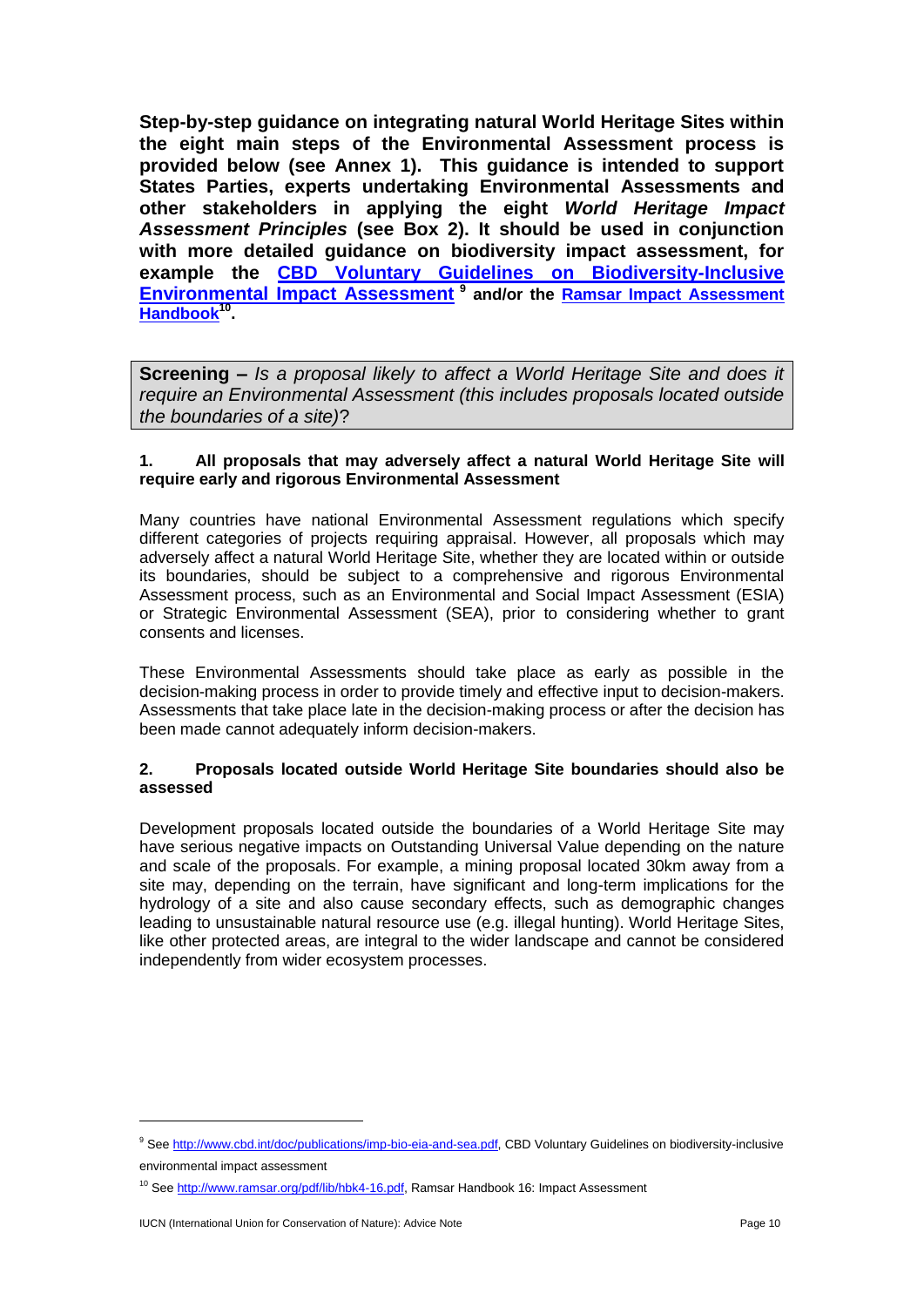#### **3. Strategic Environmental Assessments should be systematically undertaken for large-scale or multi-sectoral development proposals**

IUCN strongly recommends that Strategic Environmental Assessments are undertaken for large-scale proposals, proposals comprised of multiple projects or landscape-scale land use proposals (e.g. large dams, multiple road development proposals, and largescale commercial agriculture development). The cumulative impacts of these types of proposals may have a serious negative effect on a World Heritage Site's Outstanding Universal Value and are best assessed as early as possible through a process that is designed to consider 'high-level' strategic alternatives.

For example, multiple proposals for the development of a regional road network are best assessed through a single comprehensive SEA rather than through several projectspecific ESIAs, which are unlikely to consider the cumulative effects of the proposals as a whole, or alternative routes for the road network. See Section 2, Figure 1 for more detail on the differences between SEA and ESIA.

#### **4. Mining and oil/gas projects are incompatible with World Heritage status**

IUCN has a clear position on mineral resources and protected areas, as defined by its Members (see the *[IUCN World Heritage Advice Note on Mining and Oil/Gas Projects](http://iucn.org/about/work/programmes/wcpa_worldheritage/resources/policies/)<sup>11</sup>*). It is also important to note that on numerous occasions, the World Heritage Committee has stated that mineral and oil/gas exploration and exploitation within or affecting a World Heritage Site are incompatible with its World Heritage status, and has considered that these activities can constitute a basis for inscription on the List of World Heritage in Danger, in accordance with Paragraph 180 of the Operational Guidelines to the Convention. The Committee's position is in line with the International Council on Mining [and Metals' \(ICMM\) International Position Statement on Mining and Protected Areas](http://www.icmm.com/our-work/sustainable-development-framework/position-statements)<sup>12</sup>, and the positions of industry leaders such as **Shell**<sup>13</sup>, and that of international investment companies such as [JP Morgan](http://www.jpmorganchase.com/corporate/Corporate-Responsibility/document/JPMC_ESRA_Policy.pdf)<sup>14</sup>. The Committee has frequently taken these industry lead positions as benchmarks for its decisions.

**Scoping –** *Which issues relating to Outstanding Universal Value should be assessed and who should be involved in the assessment?*

#### **5. Many of the issues that should be included in the assessment can be identified by referring to the site's** *Statement of Outstanding Universal Value.*

An Environmental Assessment for a development proposal affecting a natural World Heritage Site should assess likely impacts on the site's Outstanding Universal Value, namely on values, integrity and protection and management. A site's OUV is particular to each site and is described in its *Statement of Outstanding Universal Valu<sup>15</sup>e*, which can be found on the UNESCO World Heritage Centre website on the site description page<sup>16</sup>. The IUCN Evaluation of the site's nomination may also be helpful and can also be found on the UNESCO World Heritage Centre's website.

<sup>&</sup>lt;sup>11</sup> [http://iucn.org/about/work/programmes/wcpa\\_worldheritage/resources/policies/](http://iucn.org/about/work/programmes/wcpa_worldheritage/resources/policies/)

<sup>12</sup> <http://www.icmm.com/our-work/sustainable-development-framework/position-statements>

<sup>13</sup> <http://www.shell.com/global/environment-society/environment/biodiversity/protected-areas.html>

<sup>14</sup> [http://www.jpmorganchase.com/corporate/Corporate-Responsibility/document/JPMC\\_ESRA\\_Policy.pdf](http://www.jpmorganchase.com/corporate/Corporate-Responsibility/document/JPMC_ESRA_Policy.pdf)

<sup>&</sup>lt;sup>15</sup> Statements of Outstanding Universal Value can be found on the site pages of the UNESCO World Heritage Centre website at the following addres[s http://whc.unesco.org/en/list/](http://whc.unesco.org/en/list/).

<sup>16</sup> <http://whc.unesco.org/en/list/>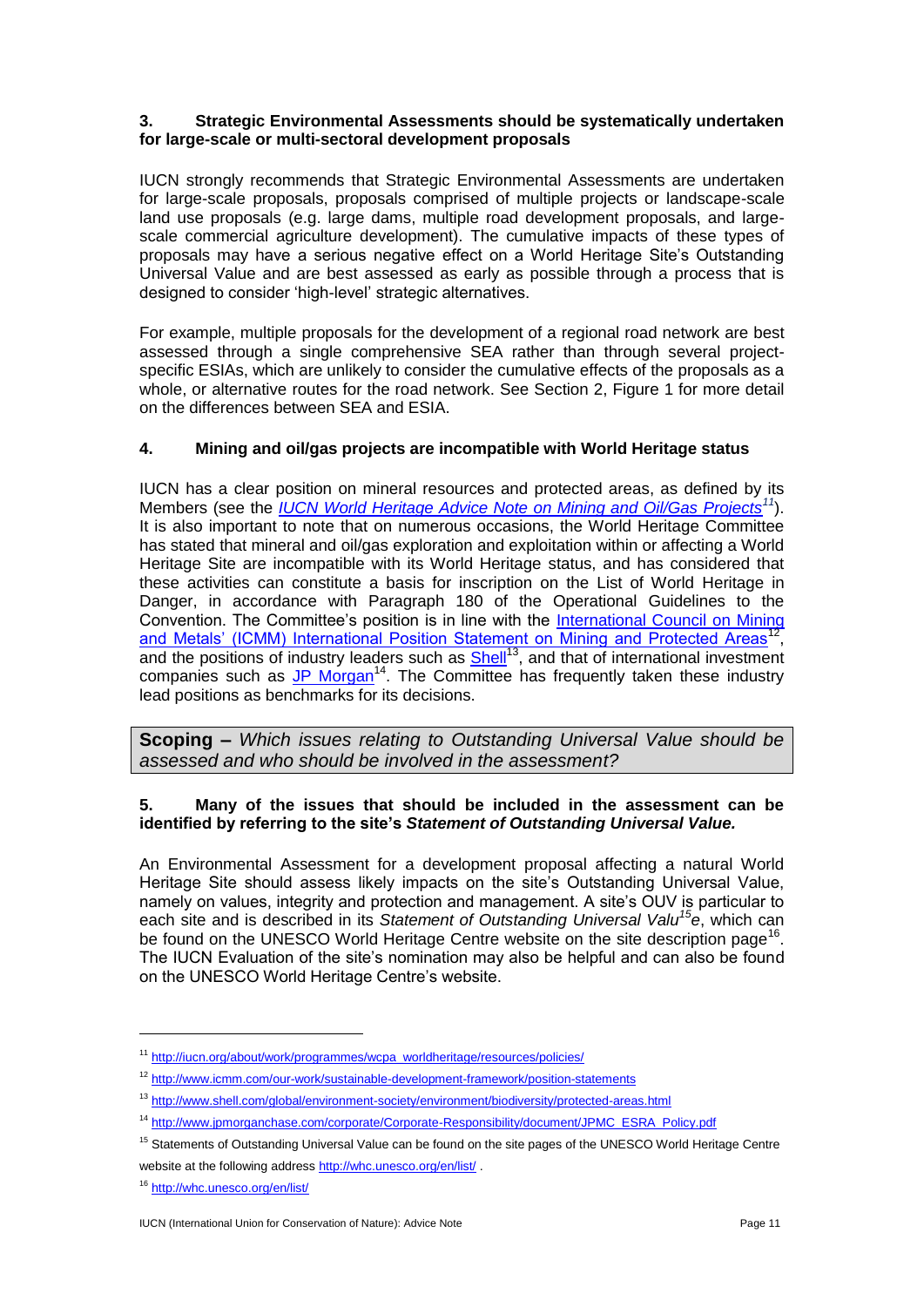#### **6. Social issues must also be assessed**

Potential social issues that could impact a site's Outstanding Universal Value and local communities should also be carefully assessed. These should be identified in close consultation with local communities.

#### **7. Experts with World Heritage, protected area and biodiversity knowledge should be involved early on**

It is important to involve experts with World Heritage, protected area and biodiversity knowledge early on in the assessment process. These experts can help identify the issues that will need to be assessed and can also work together with developers and engineers to find solutions to proposals that may adversely affect a World Heritage Site's Outstanding Universal Value.

#### **8. Consultation should begin at the scoping stage and the scoping document should be publically available**

Stakeholders should be consulted at the scoping stage as they can support the identification of issues that should be included in the assessment. These stakeholders may include government agencies, such as the agency responsible for World Heritage and/or protected areas, as well as non-governmental organizations, the site manager, community groups etc. Scoping documents should be publically available.

#### **9. Development Proposals, Terms of Reference, Scoping Report should be submitted as early as possible to the UNESCO World Heritage Centre**

IUCN strongly encourages early submission of Development Proposals, Terms of Reference and Scoping Reports as they offer early and effective opportunities for engagement and can help ensure that resources are not wasted in developing proposals that are incompatible with the long term protection of the World Heritage site. These documents should be submitted to the UNESCO World Heritage Centre, as per Paragraph 172 of the *Operational Guidelines<sup>17</sup>*. For more information on notifying the World Heritage Centre please see Section 6.

**Assessing impacts –** *What are the likely effects of the proposal on Outstanding Universal Value, namely on values, integrity and protection and management, and is additional data needed?*

#### **10. All likely effects on Outstanding Universal Value should be assessed, including direct, indirect and cumulative**

An Environmental Assessment for a proposal affecting a natural World Heritage Site should assess its likely effects on Outstanding Universal Value, including direct, indirect and cumulative effects. The assessment should consider effects on values, integrity and protection and management as described in the site's *Statement of Outstanding Universal Value*, which is available on the UNESCO World Heritage Centre website. The Environmental Report should present clear conclusions for these three topics and for Outstanding Universal Value overall. Potential social issues that could impact on the site's Outstanding Universal Value should also be carefully assessed.

<sup>&</sup>lt;sup>17</sup> Contacts for the UNESCO World Heritage Centre can be found here<http://whc.unesco.org/en/whoswho>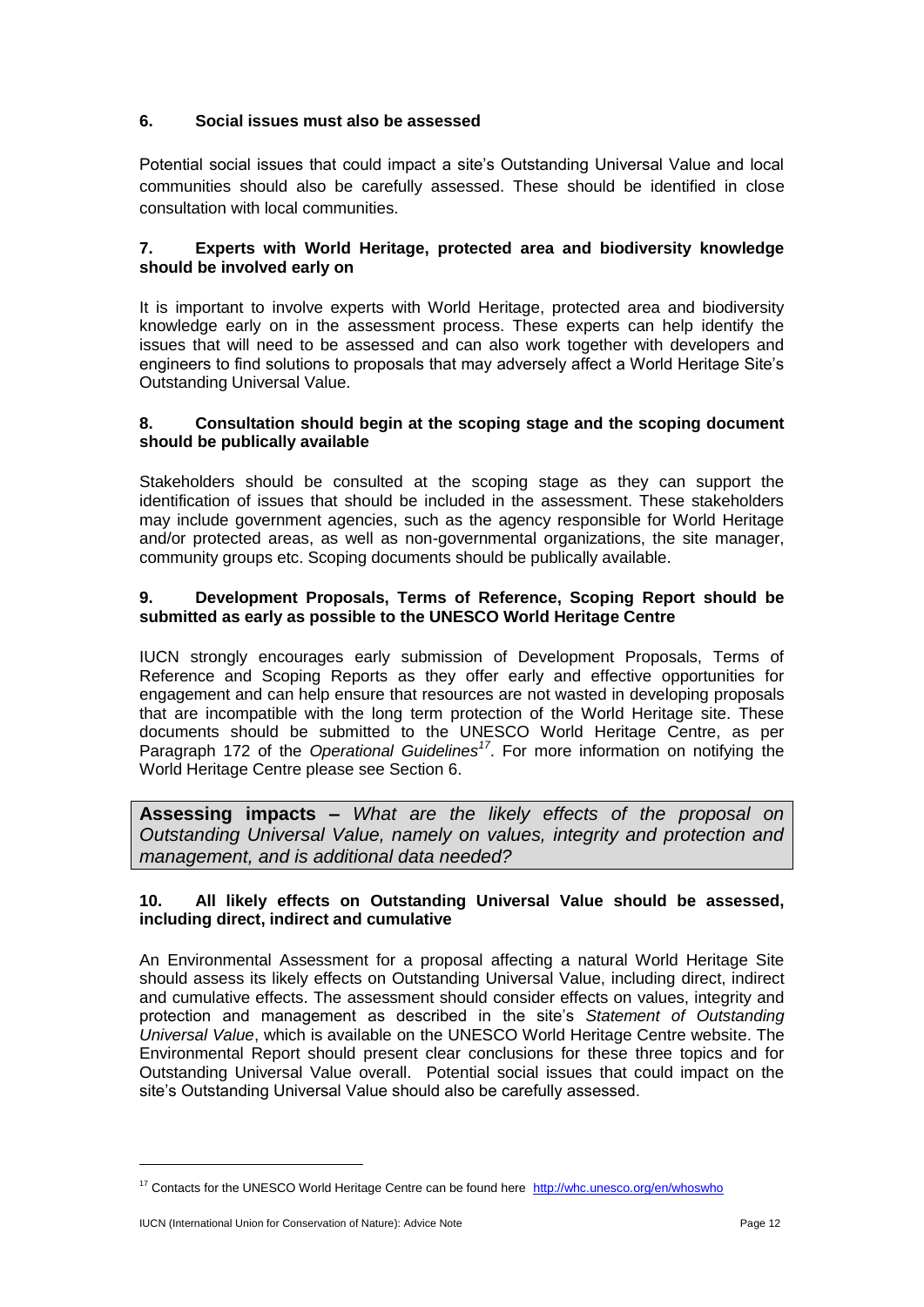For detailed guidance on assessing direct, indirect and cumulative effects for please see the **[CBD Voluntary Guidelines on Biodiversity-Inclusive Environmental](http://www.cbd.int/doc/publications/imp-bio-eia-and-sea.pdf)  [Impact Assessment](http://www.cbd.int/doc/publications/imp-bio-eia-and-sea.pdf) <sup>18</sup>** and/or the **[Ramsar Impact Assessment Handbook](http://www.ramsar.org/pdf/lib/hbk4-16.pdf)<sup>19</sup> .** 

In assessing effects on Outstanding Universal Value it is important to note that World Heritage Sites, like other protected areas, are integral to the wider landscape and cannot be considered independently from wider ecosystem processes.

#### **11. Additional data may need to be collected in order to assess likely impacts on Outstanding Universal Value**

In many cases there is likely to be a significant overlap between the wider environmental issues considered in the Environmental Assessment and the World Heritage Site's Outstanding Universal Value, which should minimize the need for additional data collection. However, it may sometimes be necessary to collect additional data in order to adequately assess a proposal's likely impacts on Outstanding Universal Value. Experts with World Heritage, protected area and biodiversity knowledge can provide valuable support in identifying the issues that will need to be assessed and additional data needs.

**Identifying alternatives –** *What are the most sustainable project alternatives in relation to Outstanding Universal Value and can they be implemented (including the 'no project' option)?*

#### **12. Alternative development options should be identified and assessed, including the 'no project' option and the most sustainable options in relation to Outstanding Universal Value**

The Environmental Assessment should clearly identify and evaluate alternatives to development proposals, including the 'no project' option and the least damaging options in relation to Outstanding Universal Value. Identifying, assessing, and communicating alternative development proposals is one of the most important steps in the Environmental Assessment process. The different development options should be clearly communicated to decision-makers, and those that are least damaging in relation to OUV should be highlighted, including where appropriate the 'no project' option.

Very often, economically viable and feasible alternatives can be found to development proposals that may be damaging to a natural World Heritage Site's Outstanding Universal Value. A detailed consideration and assessment of alternatives, together with support from World Heritage, protected area and biodiversity experts, can enable the early identification of these economically viable alternatives.

**Mitigation measures –** *How will any mitigation measures be implemented, who will implement them within what timeframe, and what resources are secured for the implementation?*

**13. Mitigation measures should be identified in line with the mitigation hierarchy, which requires first avoiding potential negative impacts and secondly reducing unavoidable residual impacts through mitigation measures.**

<sup>&</sup>lt;sup>18</sup> Se[e http://www.cbd.int/doc/publications/imp-bio-eia-and-sea.pdf,](http://www.cbd.int/doc/publications/imp-bio-eia-and-sea.pdf) CBD Voluntary Guidelines on biodiversity-

inclusive environmental impact assessment

<sup>&</sup>lt;sup>19</sup> Se[e http://www.ramsar.org/pdf/lib/hbk4-16.pdf,](http://www.ramsar.org/pdf/lib/hbk4-16.pdf) Ramsar Handbook 16: Impact Assessment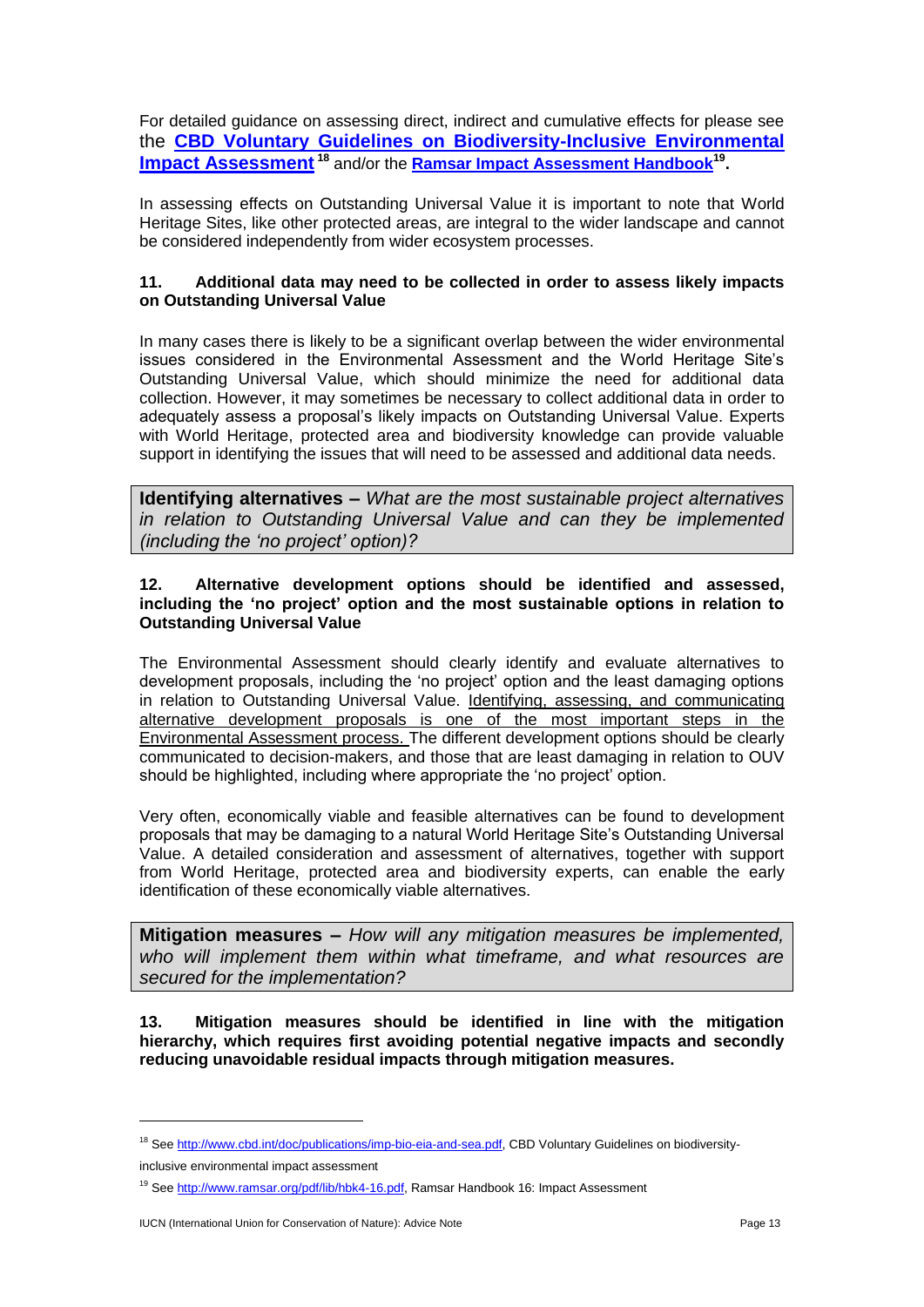The Environmental Assessment should outline how any minor residual negative impacts on Outstanding Universal Value that cannot be avoided by changing project design or through the 'no project' option will be mitigated and monitored through a budgeted Environmental Management Plan, indicating how the mitigation measures will be implemented, who will implement them within what timeframe, and what resources are secured for their implementation. Biodiversity enhancements should also be incorporated into plan, program, project development as a matter of course in order to enhance Outstanding Universal Value.

**The Environmental Report –** *What information should be provided to decision-makers on World Heritage impacts, in what format and when?*

#### **14. A separate chapter on World Heritage impacts must be included in the Environmental Assessment report, and a summary of this chapter reflected in the Executive Summary**

The World Heritage chapter should:

- i. Present clear conclusions on the likely impacts of a development proposal on a site's Outstanding Universal Value, including for both environmental and social impacts;
- ii. Based on the identification and evaluation of all alternatives, recommend a preferred proposal option, e.g. the least damaging and most sustainable proposal in relation to Outstanding Universal Value or the 'no project' option as appropriate;
- iii. Outline how any minor residual negative impacts on Outstanding Universal Value that cannot be avoided will be mitigated and monitored through a budgeted Environmental Management Plan; and
- iv. Clearly document how stakeholder views were taken into account within the assessment.

Note that a summary of this chapter must be reflected in the Executive Summary of the assessment.

#### **15. Draft Environmental Reports should be submitted to the UNESCO World Heritage Centre as early as possible**

Draft Environmental Assessment reports should be submitted as early as possible to the UNESCO World Heritage Centre, and are then forwarded to IUCN for review. If a draft Environmental Report does not include a dedicated chapter on World Heritage impacts as relates to Outstanding Universal Value, IUCN will recommend that the assessment is not adequate and that it is amended to include such a chapter, in line with the guidance provided in point 14 above, before it is re-submitted to the UNESCO World Heritage Centre for review by IUCN.

#### **Public Consultation –** *Which stakeholders should be consulted and how?*

#### **16. Thorough public consultation is key**

The assessment should be publicly disclosed as early as possible and subject to thorough public consultation via appropriate means, including public meetings, online, in local languages as appropriate, including at the scoping stage, at the draft Environmental